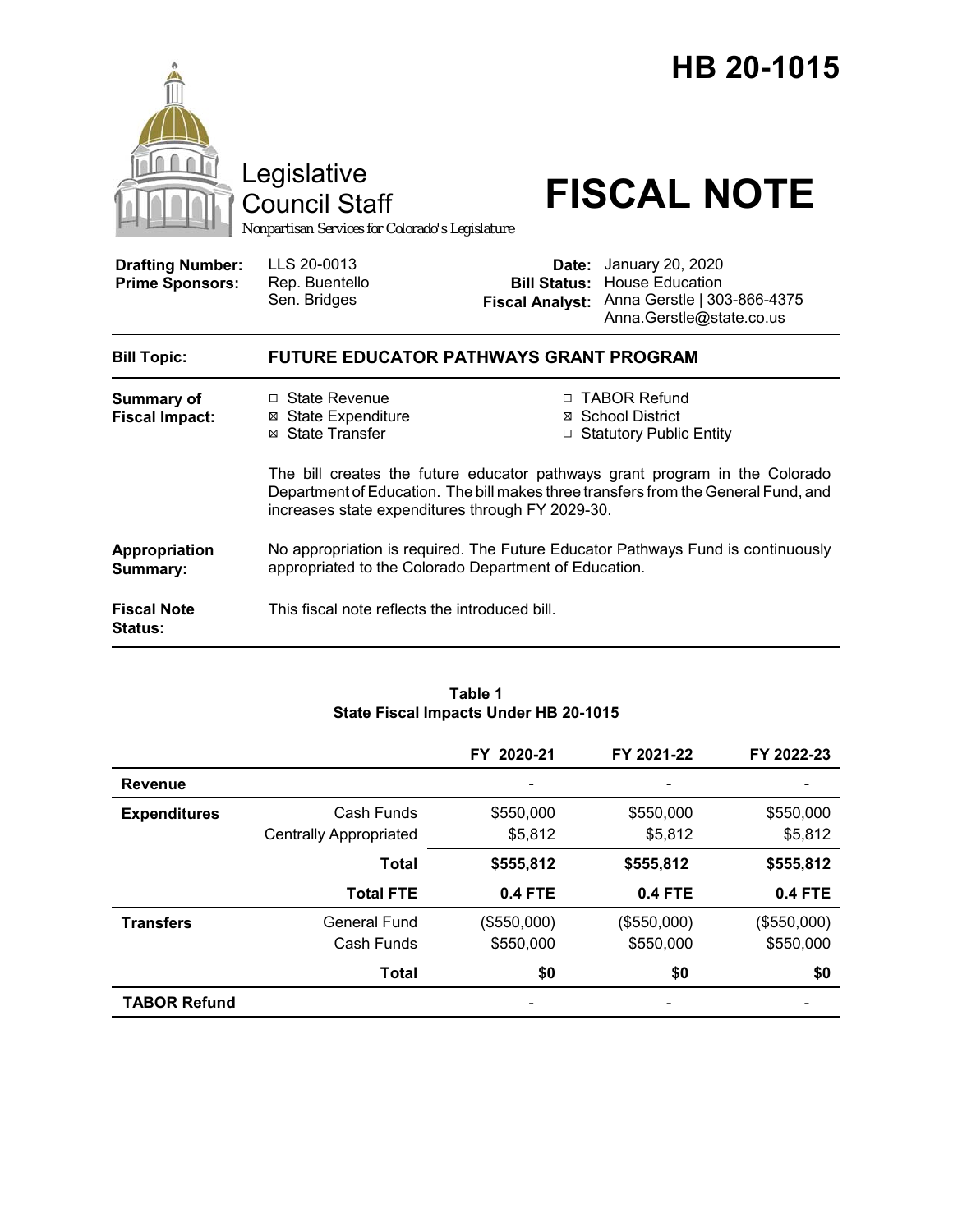January 20, 2020

### **Summary of Legislation**

The bill creates the Future Educator Pathways Grant Program in the Colorado Department of Education (CDE) to award grants to local education providers (LEPs) to create future educator pathways programs that provide apprenticeships and concurrent enrollment course work to prepare students for careers in education, including early childhood education.

**Grant uses.** Grants may be used to cover apprenticeship costs, including wages or transportation; job training or certification; concurrent enrollment course work that transfers to an institution of higher education; and other uses established by the State Board of Education (SBE). The SBE must consult with the Department of Labor and Employment and Department of Higher Education to promulgate rules for apprenticeships.

**Administration.** LEPs may apply to the program by January 1, 2021, August 1, 2021, and August 1, 2022. The bill specifies what must be included in a grant application, including components of the program, partnerships with institutions of higher education or nonprofit partners, and a program budget. LEPs must commit to providing a local match of at least 25 percent of the grant amount.

The SBE must approve the applications no later than one month after the application deadline, and must prioritize LEPs that plan to use open paraprofessional positions to pay apprentice wages. Grants must be awarded to geographically diverse LEPs, at least 20 percent of the amount appropriated for the program must be awarded to rural LEPs, and at least 70 percent to LEPs must be awarded for programs that include an apprenticeship.

**Reporting.** CDE must submit an annual report on the program to the Governor, and the Education committees of the General Assembly, beginning no later than December 31, 2021. The bill specifies what must be included in the report.

**Funding**. The bill makes three transfers of \$550,000 from the General Fund to the newly created Future Educator Pathways Fund in FY 2020-21, FY 2021-22, and FY 2022-23. No more than five percent of the amount appropriated may be used for administrative expenses. If funding is remaining after the three grant cycles, the SBE may extend the program for a fourth grant cycle.

The program is repealed in July 1, 2030.

### **State Transfers**

The bill transfers \$550,000 from the General Fund to the Future Educator Pathways Fund in FY 2020-21, FY 2021-22, and FY 2022-23.

### **State Expenditures**

The bill increases state expenditures by \$555,612 and 0.4 FTE in FY 2020-21, and \$555,812 and 0.4 FTE in FY 2021-22 and FY 2022-23. Costs are from the Future Educator Pathways Fund, are listed in Table 2, and discussed below.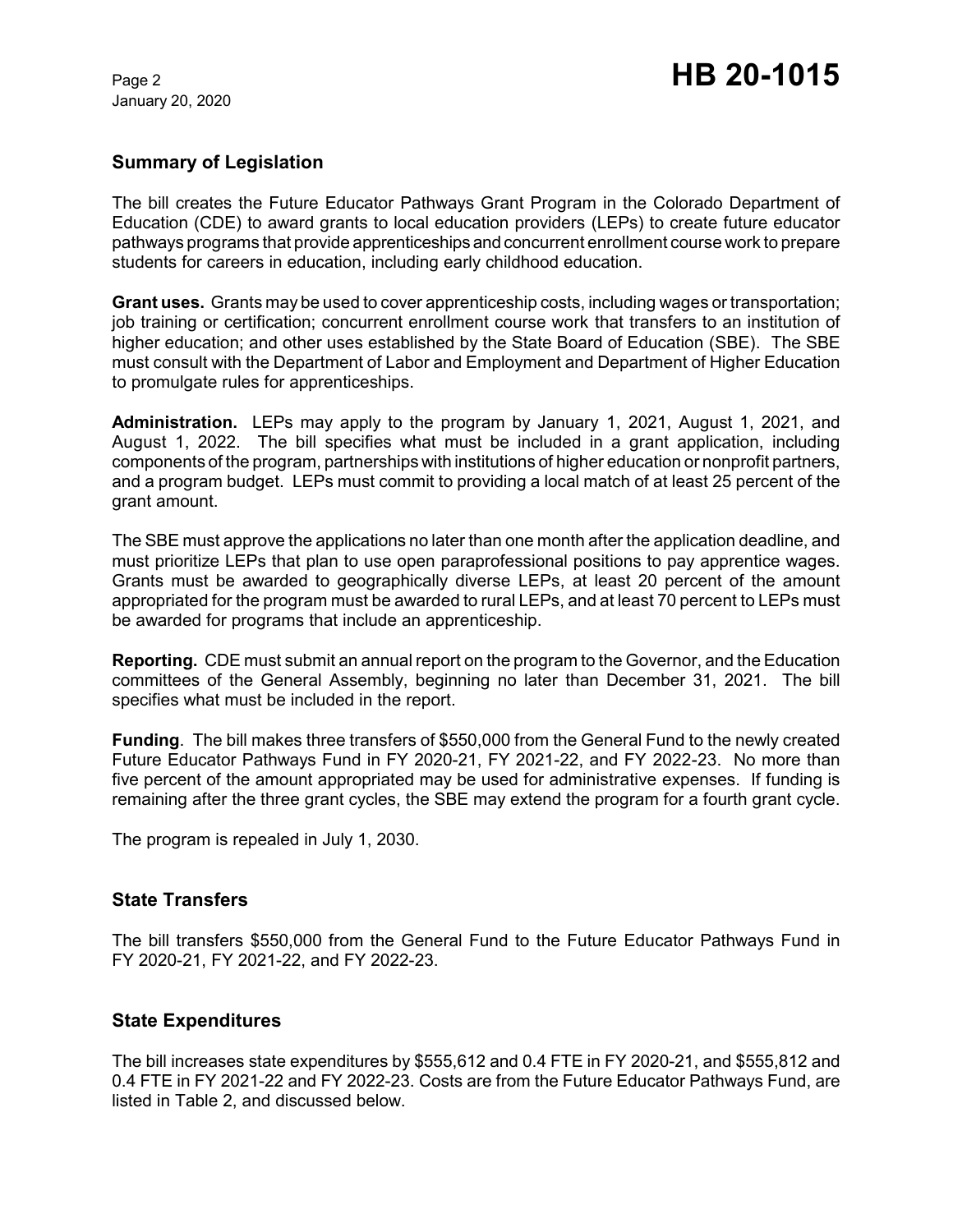|                                | FY 2020-21 | FY 2021-22 | FY 2022-23 |
|--------------------------------|------------|------------|------------|
| <b>Department of Education</b> |            |            |            |
| <b>Personal Services</b>       | \$26,369   | \$26,369   | \$26,369   |
| <b>Grant Amounts</b>           | \$523,631  | \$523,631  | \$523,631  |
| Centrally Appropriated Costs*  | \$5,812    | \$5,812    | \$5,812    |
| FTE - Personal Services        | $0.4$ FTE  | $0.4$ FTE  | $0.4$ FTE  |
| <b>Total Cost</b>              | \$555,812  | \$555,812  | \$555,812  |
| Total FTE                      | $0.4$ FTE  | $0.4$ FTE  | $0.4$ FTE  |

**Table 2 Expenditures Under HB 20-1015**

 *\* Centrally appropriated costs are not included in the bill's appropriation.*

**Colorado Department of Education.** Beginning in FY 2020-21, CDE requires 0.4 FTE to implement the program, including developing the program, managing application and award processes, coordinating with and providing assistance to applicants and grant recipients, and completing the reporting requirements. The required FTE is divided between the Educator Talent, Grants Fiscal, and Competitive Grant divisions in CDE.

Beginning in FY 2020-21, \$523,641 will be awarded to LEPs. Based on a similar program run by the Cherry Creek School District, the full cost of implementing a program is about \$8,000 per student. Assuming a similar award amount per participating student, about \$6,000 (75 percent) would be covered by the state and about \$2,000 (25 percent) by LEPs. Assuming 10 to 15 students per program, 6 to 8 grants will be awarded for around \$70,000 each. Actual grant amounts will be determined by the SBE.

**Other state agencies.** The bill increases workload for the Department of Higher Education and Department of Labor and Employment to support CDE, and for state institutions of higher education to partner with LEPs to implement future educator pathway programs. No change in appropriation is required.

**Centrally appropriated costs.** Pursuant to a Joint Budget Committee policy, certain costs associated with this bill are addressed through the annual budget process and centrally appropriated in the Long Bill or supplemental appropriations bills, rather than in this bill. These costs, which include employee insurance and supplemental employee retirement payments, are estimated to be \$5,812 in FY 2020-21, FY 2021-22, and FY 2022-23

# **School District**

Beginning in FY 2020-21, the bill increases workload for any school district that applies for a grant, and increases revenue and expenditures for school districts that receive a grant and implement a future educator pathways program. School districts are required to provide a 25 percent match for grants. Based on a similar program run by the Cherry Creek School District, the full cost of implementing a program is about \$8,000 per student. Under the program, about \$6,000 (75 percent) would be covered by the state and about \$2,000 (25 percent) by LEPs.